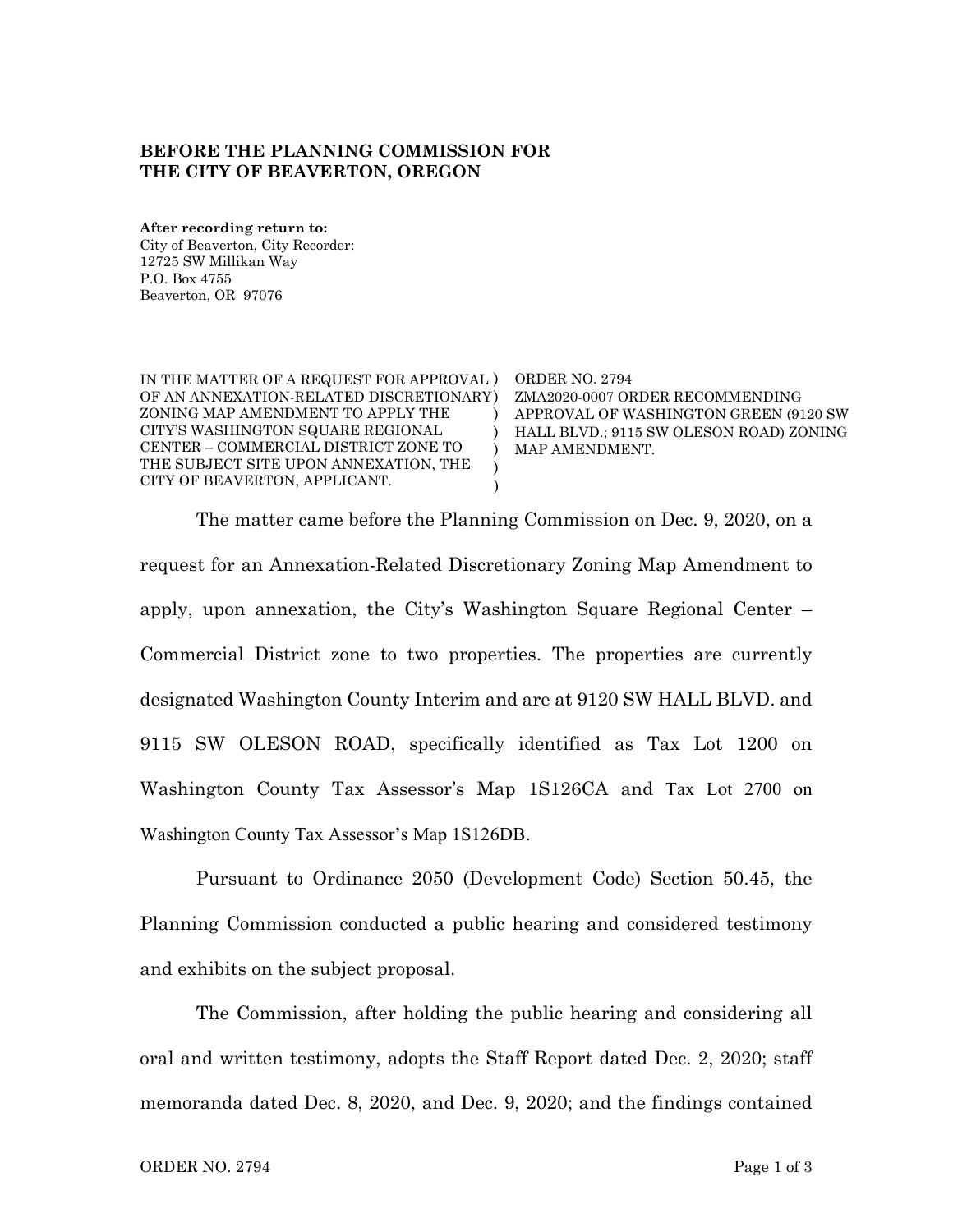therein, as applicable to the approval criteria contained in Section 40.97.15.4.C of the Development Code.

Therefore, **IT IS HEREBY ORDERED** that the Planning Commission **RECOMMENDS APPROVAL** of **ZMA2020-0007** to the City Council, based on the testimony, reports and exhibits, and evidence presented during the public hearing on the matter and based on the facts, findings, and conclusions found in the Staff Report dated Dec. 2, 2020, and staff memoranda dated Dec. 8, 2020, and Dec. 9, 2020.

Motion **CARRIED**, by the following vote:

**AYES:** Lawler, Overhage, Nye, Saldanha,Winter. **NAYS:** None. **ABSTAIN:** None. **ABSENT:** Brucker.

Dated this  $\frac{10\text{th}}{2020}$  day of  $\frac{\text{December}}{2020}$ .

To appeal the decision of the Planning Commission, as articulated in Land Use Order No. 2794, an appeal must be filed on an Appeal form provided by the Director at the City of Beaverton Community Development Department's office Dated this 10th day of December 1, 2020.<br>
To appeal the decision of the Planning Commission, as articulated if<br>
Order No. 2794, an appeal must be filed on an Appeal form prov<br>
Director at the City of Beaverton Community De